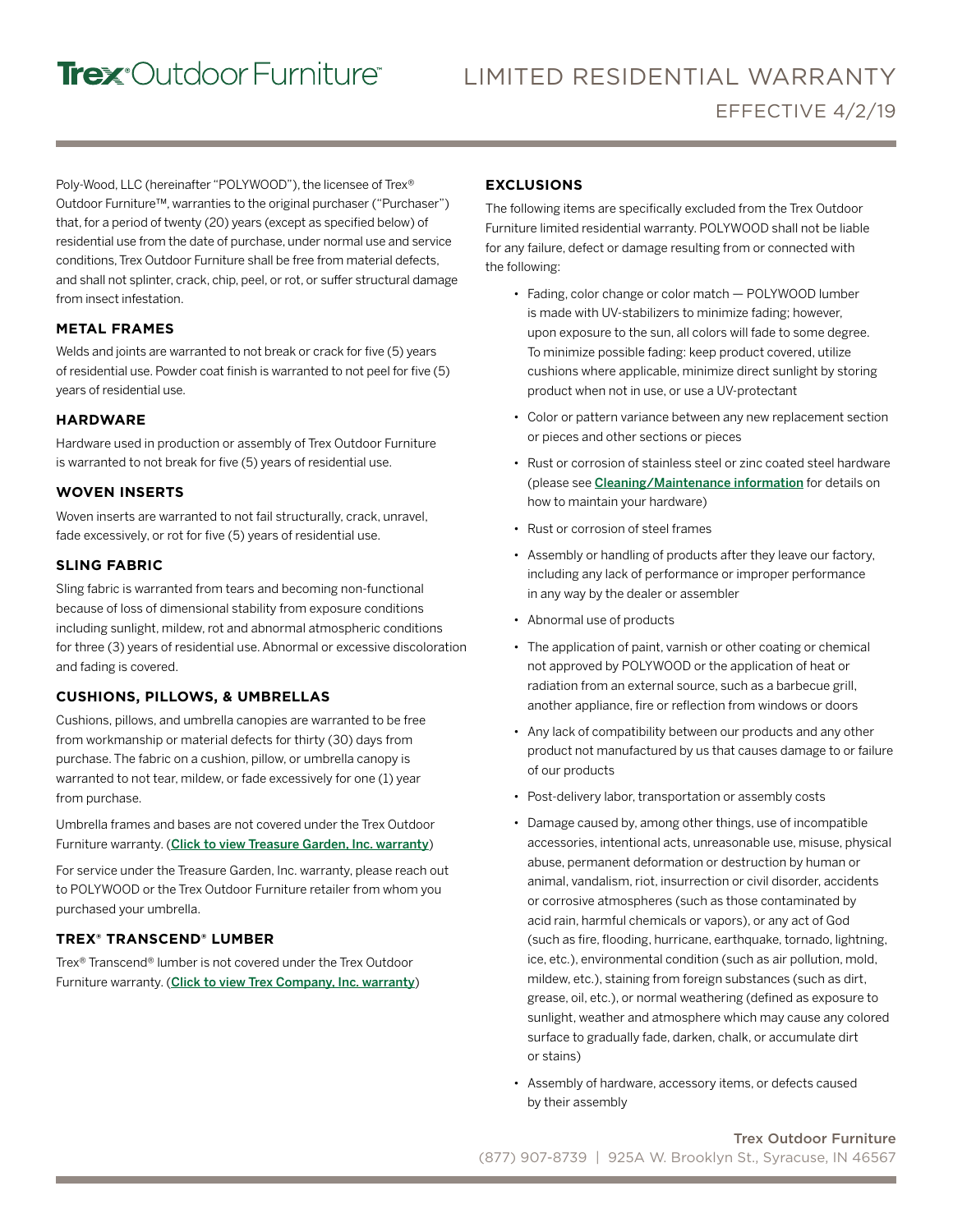## Trex<sup>°</sup>Outdoor Furniture®

### LIMITED RESIDENTIAL WARRANTY EFFECTIVE 4/2/19

We reserve the right to discontinue or modify any product line or color without notifying the Purchaser. If the original product is not available, we retain the right to choose to provide replacement material of equal value or quality.

No person or entity is authorized by POLYWOOD to make and POLYWOOD shall not be bound by any statement or representation as to the quality or performance of Trex Outdoor Furniture products other than as contained in this warranty. This warranty may not be altered or amended except in a written instrument signed by POLYWOOD and Purchaser.

Under no circumstances will POLYWOOD be liable for special, incidental or consequential damages, whether such damages are sought in contract, in tort (including but not limited to negligence and strict liability) or otherwise, and POLYWOOD's liability with respect to defective products shall in no event exceed the replacement of such products or return of the purchase price, as described above.

Some states do not allow the exclusions or limitations of incidental or consequential damages, so the above limitations or exclusions may not apply to you. This warranty gives you specific legal rights, and you may also have other rights that vary from state to state.

This warranty shall only be applicable and enforceable in the United States of America and Canada.

Proper maintenance of your product is required to support the benefits of this warranty. This warranty is voided in the event that there are indications of abuse or neglect to the furniture. This warranty does not apply to normal wear and tear effects on Trex Outdoor Furniture products, which are received by regular use of the products.

This warranty is effective for products purchased on or after 4/2/2019. For warranty information for Trex Outdoor Furniture products purchased prior to 4/2/2019, please contact [the Trex Outdoor Furniture](https://www.trexfurniture.com/customer-service/contact-us.html) Customer Service Team.

Trex® and Trex® Outdoor Furniture™ are trademarks of Trex Company, Inc. and are used under license by POLYWOOD.